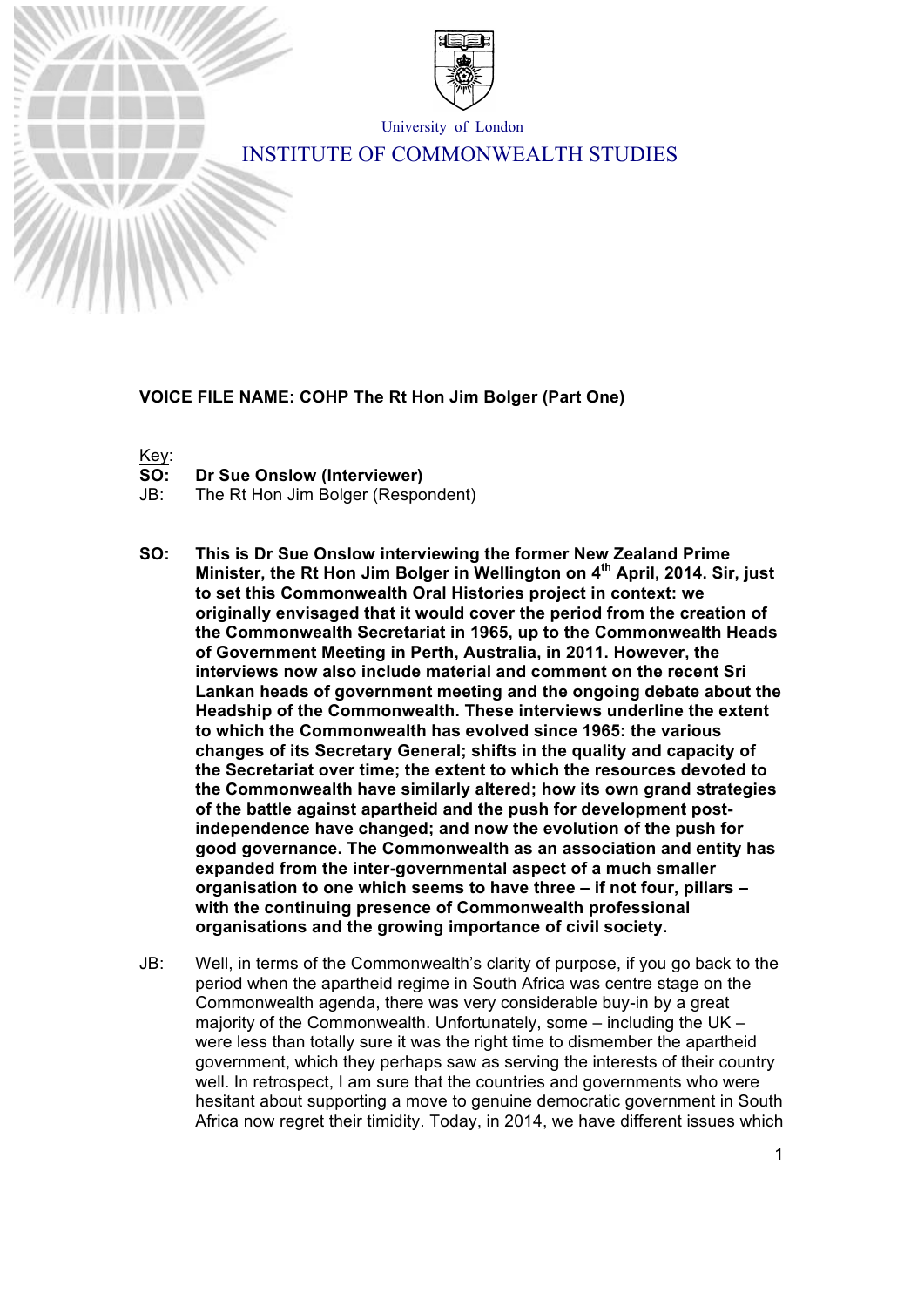challenge the unity of the Commonwealth, but with that said, I am sure that there are many areas and many issues on which a united Commonwealth voice can be a powerful instrument to achieve a more just and fair world.

When I was Prime Minister in the 1990s, the Commonwealth was 'modestly important' – not overwhelmingly important – in shaping foreign policy. As a country like New Zealand moved trade more into Asia, we were dealing with more and more countries that don't have Commonwealth links. Many, of course, have strong links to the Commonwealth because, in most cases, they were at one time colonies of the former British Empire. World politics and world trading links are in a period of rapid change, and this of course has an impact on New Zealand's focus. If we go back to 1965, before Britain started negotiating entry into the EEC, then New Zealand's trade focus was almost entirely on Britain in terms of markets. The United Kingdom is now a relatively minor market for New Zealand, and that change in importance has inevitably changed perspective. That noted, there are still important trade links and strong ties of kinship which means that New Zealand still takes a 'family' interest in Britain and is an active member of the Commonwealth.

### **SO: So, please, could I ask, is the attraction of a continuing British relationship for New Zealand precisely because it's still within the EU?**

JB: No. British membership of the EU can be beneficial to New Zealand in the context of having a long-time friend at the table when issues like terms of trade and access policies to the EU are being developed. Britain staying in the EU is a debate for those directly involved to decide. From my perspective, because the EU is Britain's largest market, the overwhelming logic is for Britain to stay in the EU, but that is a decision for Britain to make.

The historic relationship with Britain is still there, but whereas once it was the relationship that underpinned New Zealand's trade and defence policies that is no longer the case. The scale of the change that I have been talking about is stark, and now China, Australia and Asia are our largest markets. Such a shift in interest does have significant implications in terms of focus and policy. Today, the Commonwealth is seen by many – and, I believe, by some governments – as a comfortable gathering for people who have a common linkage, where various issues of common interest can be raised and discussed. There is also an unspoken expectation that because of a broadly common approach, issues like, say, the rule of law will be approached from a common stand point. Sadly, history records that that expectation is not always correct.

That may sound like damning with faint praise, but I don't believe we should see it as that. I believe that my remarks are really just reflecting the world as it is. We are not the world that existed when the Commonwealth was first set up after the demise of the British Empire. So, I find nothing surprising [in] that its role is not as dominant in the minds of many, as it would have been in the beginning.

**SO: Sir, when you were elected Prime Minister, there was still the issue of apartheid South Africa as a unifying factor for the Commonwealth. Obviously, de Klerk had given his extraordinary speech to Parliament in**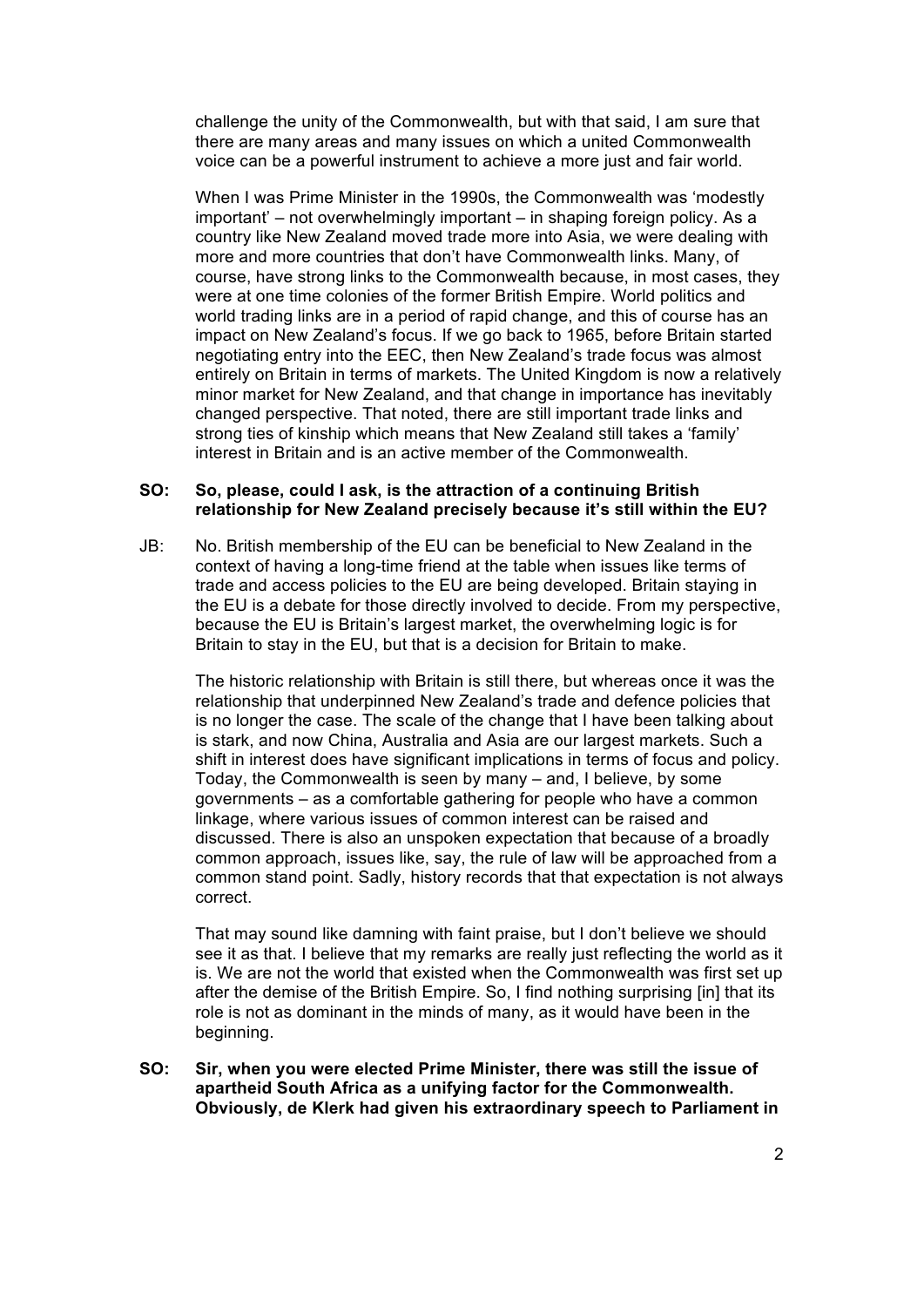### **the February of that year, but the 1990-1994 period was still a very important period of transition in South Africa.**

JB: The de Klerk speech was extraordinarily important, as well as the manner in which Nelson Mandela was released and, very importantly, Mandela's strong personal commitment to a peaceful transition. I first met Nelson Mandela with Commonwealth Secretary General Chief Anyaoku at the time of CHOGM in Harare, shortly after he had been released after twenty-seven years in prison. I maintained contact with him in various different ways since then, and I went to say a sad farewell to him at his funeral a few weeks back. Nelson Mandela was a remarkable leader and because of his approach and personal standing, South Africa was able to avoid the blood bath that many feared in the transition from the apartheid era.

President de Klerk, having reached the conclusion that apartheid rule in South Africa could not continue – and that was a brave decision, because it was clearly not a popular with many of his party supporters – he then put in place some of the key elements to effect the transition from the racist era of apartheid to an era where all would be treated as equal before the law.

President de Klerk's role in the transition was hugely important, but it was the remarkable Nelson Mandela who was prepared to put behind him all the indignities he had suffered in the preceding [years] and totally commit his now-towering moral authority to effect a transition that was peaceful and just – or, as just as it could be in the circumstances of then South Africa. I know that many question whether sufficient progress has been made since the election in 1994 of the ANC-led government, and I accept that criticism, but at least the evil of treating people differently because of the colour of their skin is gone.

The real question from a Commonwealth perspective is did the Commonwealth do enough to support the new government of South Africa? I believe that the role the Commonwealth played in the lead up to the transition was a very positive and supportive one, and the Commonwealth's active involvement in the debate on the way forward helped to trigger the de Klerk speech. It was the 'road to Damascus'-type speech that was essential to break the deadlock, and I believe that Commonwealth activism helped in the process.

- **SO: How clearly do you recall the discussion and debate at that Harare CHOGM? Because that, of course, is where the Harare Declaration on good governance – the Commonwealth's ongoing grand strategy to support democracy and its institutions – was articulated and decided. I understand Chief Emeka also used that meeting as a springboard to go down to South Africa to offer Commonwealth assistance in every way, shape or form to transition.**
- JB: There was, I believe, the hope if not universal expectation that the Harare Declaration on good governance would provide an underpinning not only for South Africa, where they'd still had to have general and local elections at that stage, but also to many other countries in the Commonwealth, notably our then host country, Zimbabwe. [There was hope] that they would also pick up and understand the dynamics of good governance and introduce them. It is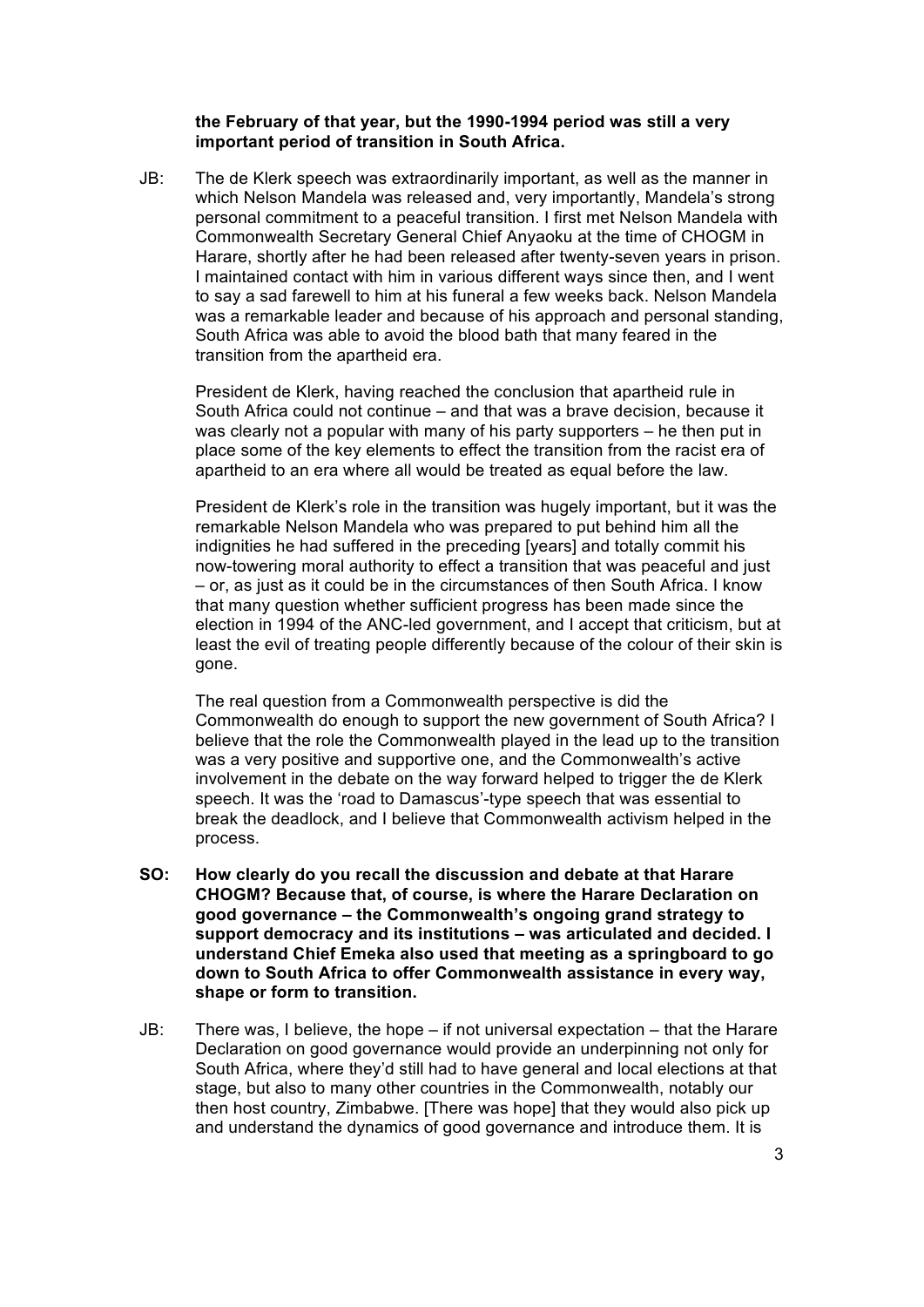sad but true that that hasn't always happened. So, I believe the Harare Declaration was a very useful document in setting out what the Commonwealth expected, or what it hoped, was the approach that would guide Commonwealth countries.

If you jump forward to the 1995 CHOGM in New Zealand, which had President Mandela at the table as South Africa had rejoined the Commonwealth, we saw the Harare Declaration invoked to justify suspending Nigeria from the Commonwealth. Recall that while leaders were in session at the Millbrook Resort, Nigeria murdered nine environmental activists – Ken Saro-Wiwa and eight others. After intense debate, led by myself, we suspended Nigeria from the Commonwealth. One of the pillars underpinning the argument to suspend was, in fact, the Harare Declaration. I also remember saying to the gathering from the Chair that, "If the actions of the Nigerian Government were acceptable inside the Commonwealth, then I for one didn't know that I wanted to be inside the Commonwealth." If Commonwealth leaders were going to allow that sort of judicial killing to go on, because leaders or countries didn't like people taking an activist role and pointing out the errors of the government's policy, then what value did the Commonwealth have?

Although most were in agreement in the debate at Millbrook, there were two countries which I knew would be uncomfortable with the concept of an organization like the Commonwealth looking behind a nation's borders and making judgments on various actions. We knew that both Zimbabwe and Malaysia would find the concept of making judgments on internal actions difficult to accept. So, the question was how do we persuade President Mugabe and Prime Minister Mahathir to accept the suspension of Nigeria? From both leaders' perspective, it was a question of retaining the absolute sovereign right to make decisions affecting their own countries.

To achieve the decision I knew [that] the great majority of leaders wanted, I asked President Mandela to work on persuading President Mugabe and I would work to persuade Prime Minister Mahathir. Of course, many others also played a part in helping to achieve the result I believed was necessary to retain the status of the Commonwealth, and in the end, all agreed and we got the consensus resolution that you're familiar with. So, did the Commonwealth play a positive role in this space? Absolutely.

- **SO: At that time, the Director of Information at the Commonwealth Secretariat was Michael Fathers, himself a New Zealand national. He has suggested to me that, in fact, Robert Mugabe of Zimbabwe and Dr Mahathir of Malaysia had been two pillars of the Commonwealth for Chief Emeka Anyaoku as Secretary General. Yet here you are outlining their relatively dated version of the absolute sovereignty of independent states.**
- JB: Clearly from their perspective it was not a dated version. What I'm telling you is exactly what happened. You've got to remember the discussions I had with President Mandela – he was new at the Commonwealth meeting – and me as Chair inviting him to work alongside me to persuade President Mugabe and so get his agreement on the way forward. I didn't want a split. I wanted a consensus that we should suspend Nigeria, and I said I would also work with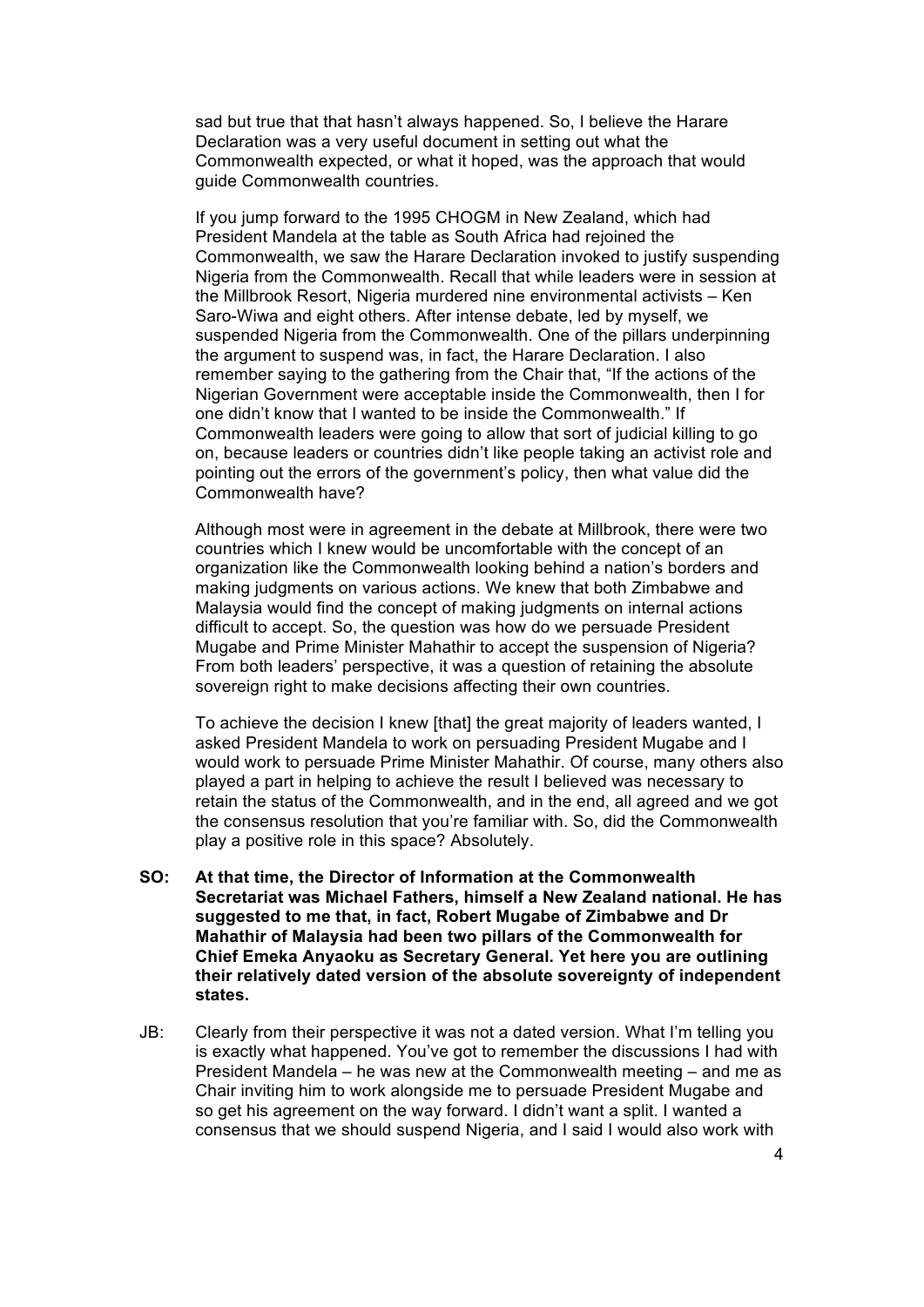Dr Mahathir with the same objective in mind. The record shows that we achieved a consensus and Nigeria was suspended.

- **SO: I'm just remarking about the public face of consensus, when actually there was an amount of private dissent and discussion. Isn't there a certain paradox there?**
- JB: Often public and private faces are different.
- **SO: Oh, yes! Such is the game of politics. So, in drafting the Millbrook Declaration, did you rely on your own staff and your own drafting to craft that particular declaration, or was the Secretariat very much involved?**
- JB: My staff would have been working with the Commonwealth Secretariat staff plus Chief Anyaoku – and would have had a significant input. The Harare Declaration was, in my view, quite specific on what was expected of governments and clearly the actions of the Nigerian Government were far outside the norms of good government.

The reference back to Harare was used to good effect and confirms the importance of setting out principles at the appropriate time. That said, the Commonwealth hasn't acted – to the best of my knowledge – on other egregious actions by some members of the Commonwealth. Failure in the past to take action surely can't be used to excuse unacceptable action in the future, and that was clearly an approach that I adopted.

- **SO: So, as the host government, you had a particular influence at the 1995 CHOGM – not simply at Auckland, but also at the Retreat. How much of the emergence of the Commonwealth Ministerial Action Group was also the product of your own intellectual ideas? That was an integral part of Commonwealth oversight: to help correct 'serious and persistent violations'.**
- JB: Well, it was certainly consistent with my thinking. The Commonwealth, as a gathering of about fifty countries, does not have the opportunity or the time to distill its thinking on challenging and complex issues. A smaller group will have greater focus on issues, and therefore you have a better chance of making progress. It was certainly my hope that this is what would happen.

### **SO: Did you already have a targeted group in mind? Or did you hope that this would emerge at the Retreat?**

- JB: You always have the names of key players in mind, but of course it seldom works out exactly as you might anticipate because it's not a single, dictatorial decision. What you need is to have the skills to be able to guide the discussion towards who can contribute in this sort of environment.
- **SO: In addition to the enormous moral authority of Nelson Mandela as the quintessential former political dissident and now head of state, did you have other key heads who you hoped would be particularly supportive?**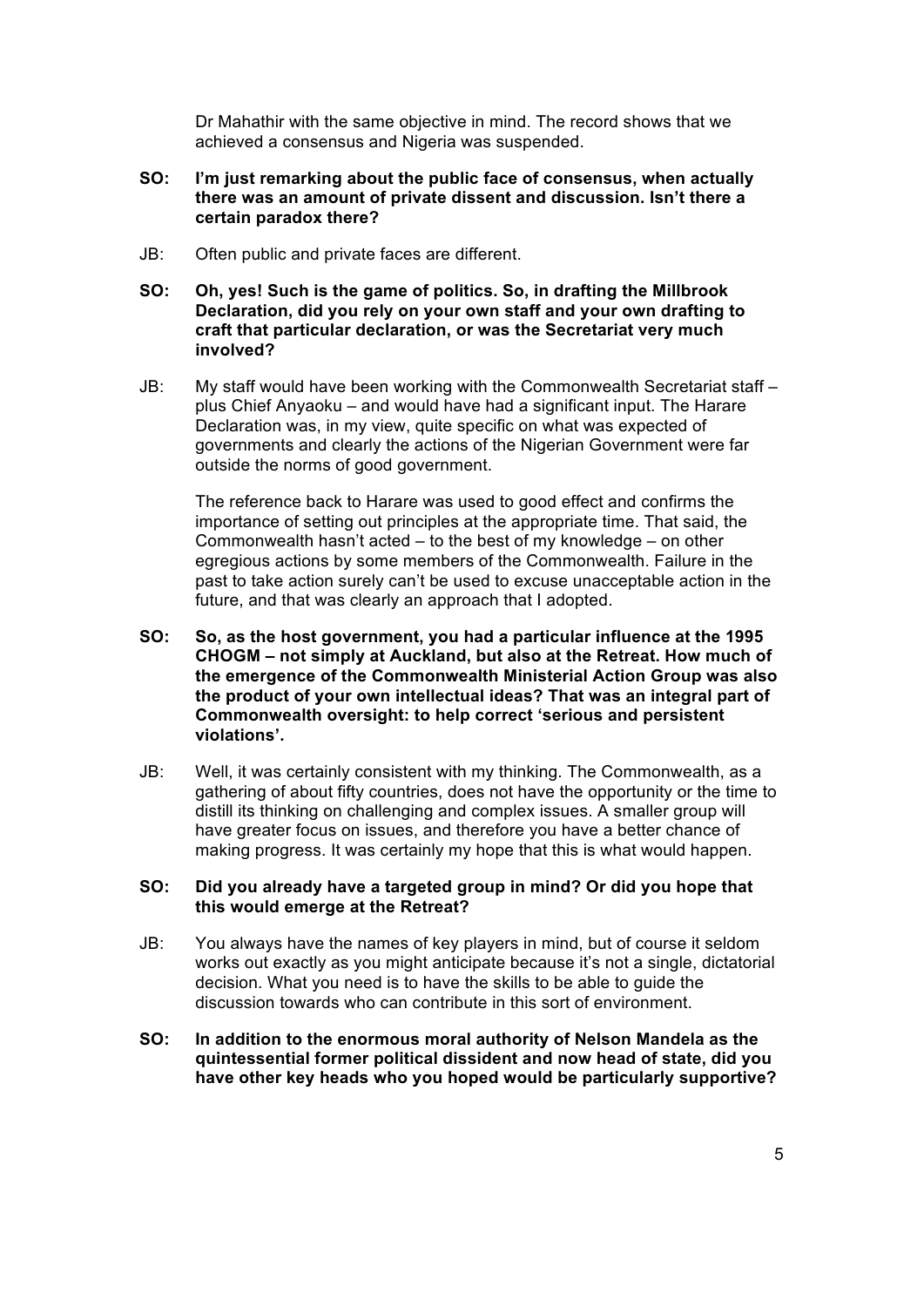JB: I only knew three leaders that could be, in my judgment, challenging in terms of the Commonwealth response to Nigeria's actions. The third one was Jerry John Rawlings of Ghana. He's an interesting leader who I've met many times, in Commonwealth [meetings] and in another organisation. He is always somewhat unpredictable in terms of the outcome at the end of his interventions, but I took the view that he would come down on the right side. Though he would wander widely – which he did precisely – [he] did come down on the right side of the argument, for which I was grateful. With the other two, we had put in far more work to achieve the outcome we sought.

### **SO: Yes. You were still Prime Minister for the Edinburgh Commonwealth Heads of Government Meeting in 1997?**

- JB: I was. I was asked to depart after I returned from Edinburgh.
- **SO: Please, if I could ask you, Sir, while you were still Prime Minister, what was your view of Edinburgh as a review meeting on the implementation and progress of the Commonwealth Ministerial Action Group in the two year intervening period?**
- JB: Good question. The Edinburgh conference clearly had the imprint of the then British Prime Minister, Tony Blair, who was a consensus operator, and perhaps he had a high level of hope that the way he structured the gathering would lead to a sensible way forward. I've never asked myself this question since then, but from this distance, I would say that there was substantial continuation from Harare/Auckland/Edinburgh in terms of the commitment to the concept that good governance was an underpinning, component part of what was expected of Commonwealth membership.
- **SO: As I mentioned at the start of the interview, the Commonwealth was itself evolving during the 1990s – with the growing role and voice of civil society, the dramatic changes in the structure of the international system following the end of the Cold War, and the end of apartheid in South Africa. The Commonwealth is unusual in the high degree of access that civil society leaders have to the Commonwealth heads. Heads could argue that they are the democratically-elected and so have the mandate of the people, rather than these unelected members of NGOs. How far do you think that this shift in the Commonwealth has been problematic in diluting that clarity that you made reference to at the start of our discussion?**
- JB: It's easy to have clarity if you have one big obnoxious issue, like apartheid, which – with some qualifications – everybody could easily sign up and say, "This is wrong. This has to change." We are now into a period where the world is much more complex and multi-faceted, and clarity on how the extraordinary issues the world faces today are dealt with is much more complex. Something that's hit the papers again this last weekend is the intergovernmental panel report on climate change, which is a terrifying read for anybody who reads it with their eyes open. Now, a small percentage of the Commonwealth will read it with eyes open. A small percentage will read it with, "Well, yes, but this is a bit overblown and we don't have to do anything tomorrow," and another percentage will read and say, "Yes, we've heard all this before, but it really is not something we need to bother ourselves with.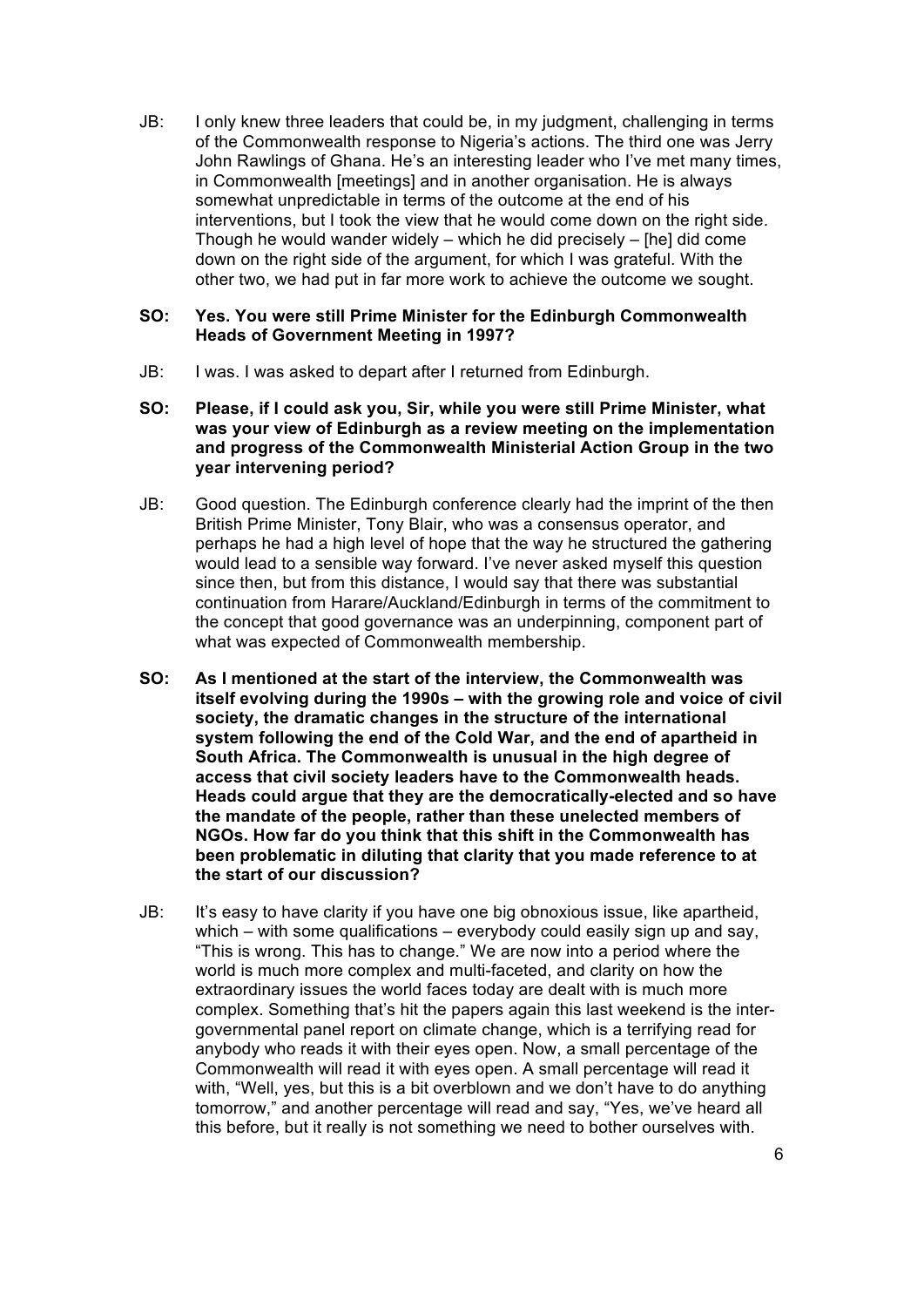We're a high, mountainous country." So, when you're dealing with climate change as compared with apartheid, you will inevitably have a much more graduated level of views. From those who say the clarity of the report means that the report really has to be accepted, the report builds on earlier reports, but there will still be a response along the lines of, "We must do something", to, "Well, not yet," and to, "Maybe we don't ever have to do it."

So, getting a policy commitment that can be implemented or be seen to be implemented is much more challenging with this sort of global issue. That's a challenge for the Commonwealth: is it going to be relevant in dealing with an issue as big as climate change? Every country, as far as I can see, has a different take on what it needs to do, and therefore how will a common position emerge? I was in Bangladesh recently, and Bangladesh is one of the most densely populated countries in the world. It's got 30-40 million people on its huge delta. If the climate change report proves to be accurate and sea levels rise as predicted, they'll have 30-40 million refugees inside their own country – their own people. That concentrates their mind dramatically. Already some rice paddies have been converted into shrimp farms.

In Bhutan, where I also was recently, climate change relates to how much snow is on the mountains and how much ice is in the glaciers, and therefore how much water will be in their rivers next spring and summer. It's broadly the same issue in Nepal. So, no country is in a space where they don't have to factor in the implications of climate change on the scale that was talked about in the report, but the urgency to respond is less in some than others. That's just three countries where I happen to have been in recently, but you could go right around the Commonwealth and get similar examples – right across the board.

- **SO: Sir, I know your recent tour has been concerned with canvassing support for New Zealand's election to the United Nations Security Council. In the 1990s, New Zealand was also looking to secure its place on the Security Council. To what extent did you and your Foreign Minister Don McKinnon try to use the Commonwealth as a particular vehicle to secure this policy goal?**
- JB: It was certainly a bond between the countries that we lobbied in 1990 and it is likewise today. It doesn't guarantee [that] x number of countries are going to support you, but it's one of the links that is important in a campaign for a position on the Security Council. I'm sure our Australian cousins did the same when they were elected to the Security Council a couple of years back. But to then answer the second half of that question, the Commonwealth has to have much more than that [bond] to sustain itself as a viable organization. Being able to call on fellow Commonwealth members in a campaign is what I would describe as a valuable 'add-on' to being a member of the Commonwealth.
- **SO: So, the Commonwealth then becomes part of your 'toolbox' for foreign policy?**
- JB: Yes, in that terrible terminology! But yes, certainly.
- **SO: Exactly. Is it 'smart power'?**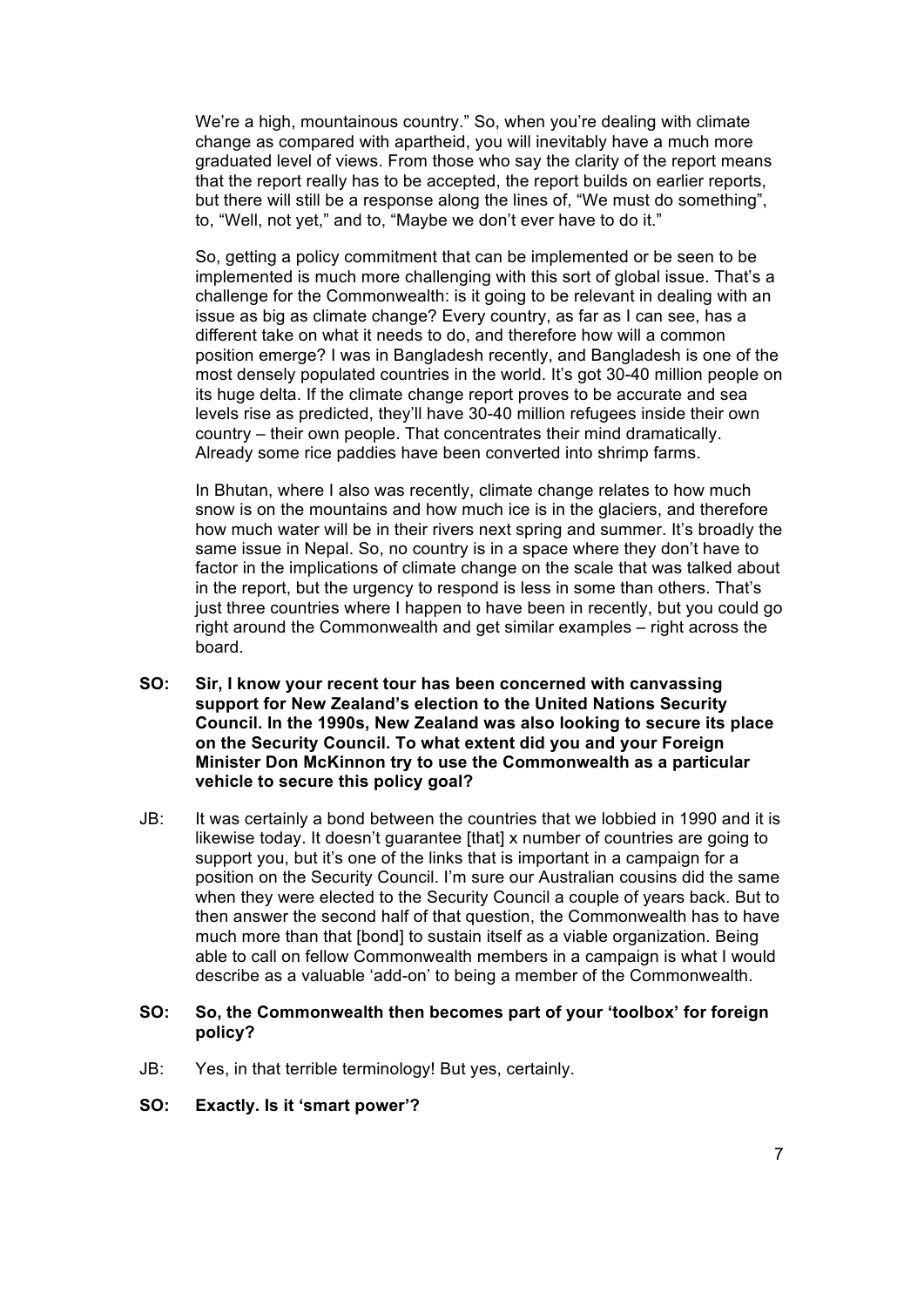- JB: Well, it's intelligent. Who do you ask other than your friends, or those who understand you best, if you want to do something? In broad terms, the Commonwealth will be high up in that group.
- **SO: During your seven years as Prime Minister, how important was the Commonwealth compared to other key components of New Zealand foreign policy? There was the continued anti-nuclear policy that you had here in New Zealand, the relationship with the United States and Australia, [and] the push towards East Asia and China, particularly on trade relations. I know this list seems to suggest that the Commonwealth came relatively low down the list of priorities, or is that a misrepresentation?**
- JB: It's an over-statement. A simple way of putting it is that there was never a discussion where we said, "We won't bother about the Commonwealth because they're no longer of great relevance and therefore we should concentrate on, say, the US and China." Of all of the relationship issues that we have, you picked up one of the more challenging, and that was New Zealand's anti-nuclear stance. That policy was, of course, not a universal Commonwealth position. Our close friends, the Australians, were strongly opposed to the policy at that stage. The British were strongly opposed to the policy at that stage, and there were many other voices in the Commonwealth that disagreed with New Zealand. There were a number of Commonwealth countries who were in support of our policy, but we couldn't just rely on the Commonwealth's voice.

We, of course, explained to Commonwealth members and to the wider world why New Zealand's anti-nuclear policy was a rational and sensible policy that the world should adopt. One of the remarkable things – and I'm not sure how much input individual Commonwealth country members made – is that now, across the world, there is in a much higher level of unanimity on this issue. There should be no nuclear testing, an issue we had huge arguments about down in this part of the world – to stop nuclear testing in the Pacific. We were successful, and so now the world has moved very substantially in the direction that New Zealand led.

Now, we led in defiance of many senior Commonwealth members who thought the policy was wrong. I'm pleased to say that many now agree with the policy. So, the Commonwealth itself was probably less influential in crafting anti-nuclear policies than we might have hoped. For example New Zealand put together the South Pacific Nuclear Free Zone, working with a range of countries to do that – many were in the Commonwealth, some were not. The Commonwealth can have a valuable input into foreign policy in the sense of saying, "What's the Commonwealth's view on [this] issue?" But of course the answer was often mixed.

# **SO: To what extent did you identify the Commonwealth as being a valuable forum for small states in the 1990s? You made reference to the Pacific – the South Pacific Forum and the Pacific Island Forum.**

JB: Small countries need to gather together for strength or to have their voice heard, so to the extent that they can join themselves into a group like the Commonwealth – the Pacific Forum you noted is a smaller version – of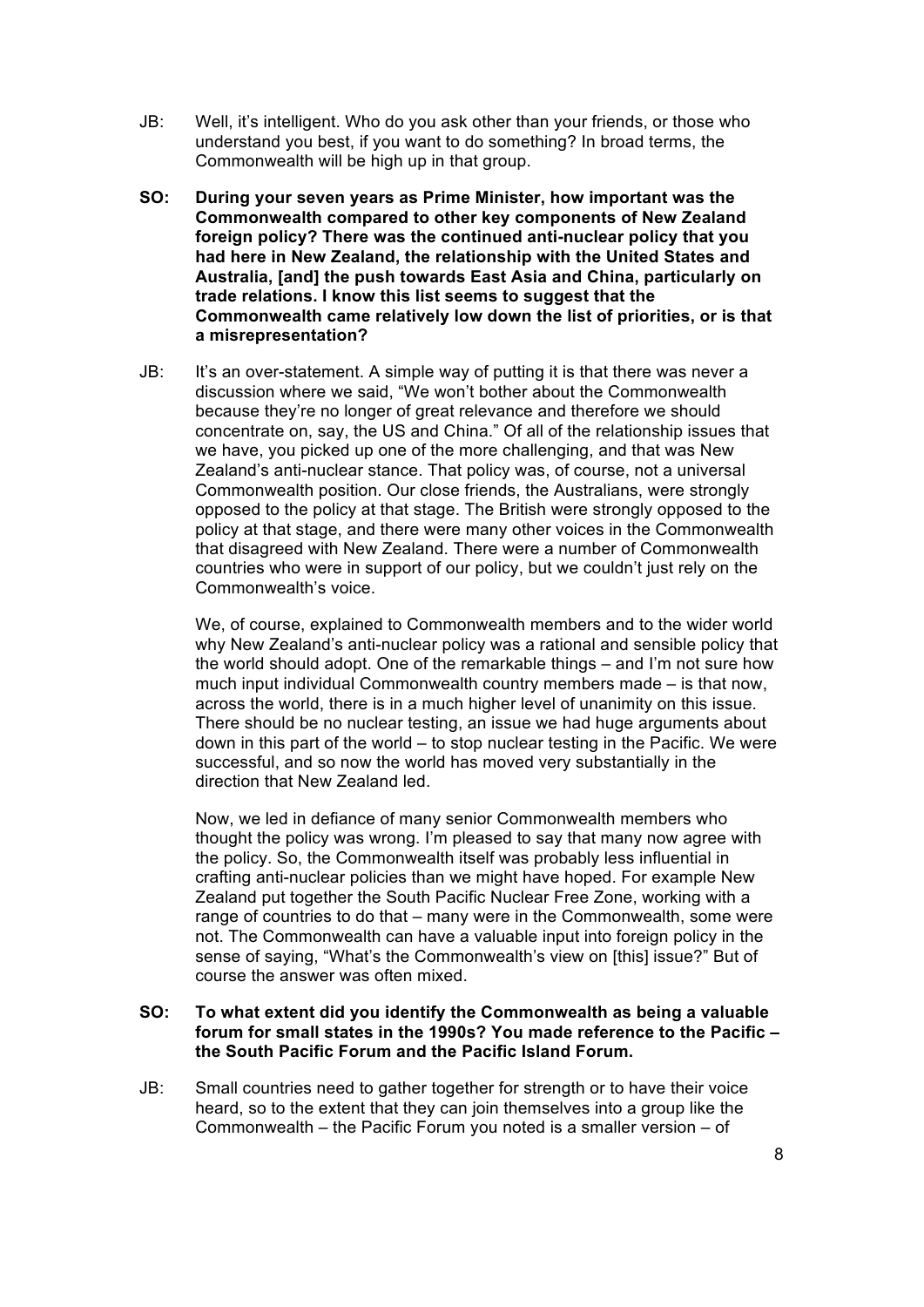course that is hugely important. A country of fifteen or twenty-five or three hundred thousand people would have no individual voice of substance, but together they can attract attention.

# **SO: For example, at last count, there were 10,700 members of Tuvalu.**

JB: So, a small states group is essential to add weight to issues that are important to them. The central core of every organisation is that you gain greater strength by collaboration than you do as an individual. That's the reason why people join organisations of the like-minded. So, looking at the Commonwealth, the like-minded come essentially from the British colonial influence. For countries like Mozambique, who joined the Commonwealth [in the] 1990s, there is no such connection.

# **SO: Well, indeed. There was a serious discussion on Mozambique but an even more intense debate on Rwanda's application to join. Neither of these countries are culturally or historically linked to a wide British world.**

- JB: Correct. They may, in some way, feel a cultural link, but historically they're not. Culturally only in the sense that they are in geographic proximity to other Commonwealth countries, and that influenced the decision that they could join. Which raises the question – which you are exploring – [of] whither does the Commonwealth go next? Clearly, the legacy of the British Empire – which then morphed into the Commonwealth – was very influential, and may have been even dictatorial in the early stages of the Commonwealth, but the further we move away from that era, the bigger the questions become. "Where to now?"
- **SO: Could it be said that New Zealand took a particularly strong stance on small state issues? For example, New Zealand tried to contribute to the resolution of conflict on the Bougainville issue in the 1990s, during your Premiership. Was this in a Commonwealth context or was this a specifically bilateral approach?**
- JB: It was overwhelmingly bilateral, but obviously we worked with other 'likeminded' [countries], to use Foreign Affairs terminology. A country the size of New Zealand, within the broad arc of our neighbourhood, can have a significant influence as a small country with a good reputation. You add to that influence if you're working with other like-minded in the same space. But New Zealand did 'step up', if that's the phrase, and put its mind to that issue.
- **SO: Indeed. On another multi-lateral issue, it's been noted that the Commonwealth doesn't get the credit for its contribution to the Heavily Indebted Poor Countries Initiative on debt relief. Can I ask you about this, or was this something in which you didn't take a particular interest?**
- JB: Most of that happened after I left, but Don McKinnon who I know was active in that space during his term as Secretary General – will fill you in on the details of that, I'm sure.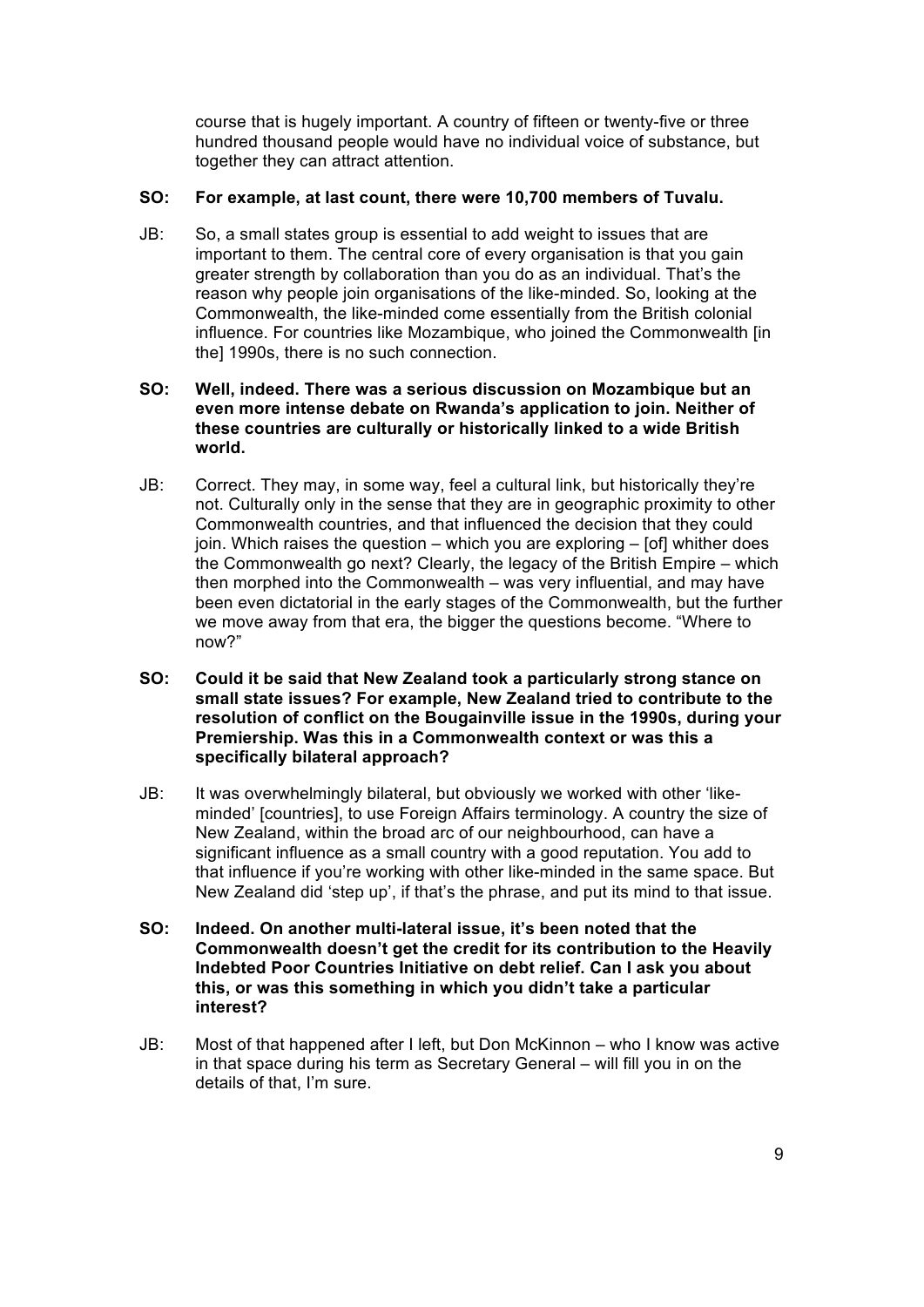# **SO: Yes. I'll press him further on that one when I see him again later this week.**

JB: Again, this was the emerging issue for the Commonwealth at that time. HIPC was a big issue – a defining issue – for a number of small Commonwealth countries, and therefore getting the focus needed required the leadership of the Commonwealth. To achieve results it requires committed leadership and energy, rather than rely [on] a bland declaration from a heads of government meeting.

# **SO: Well, indeed. Your description of 'bland declarations' suggests you don't put much weight on such pronouncements, but focus on the question of how you achieve results.**

- JB: The best that the heads of government can do is to identify with as much clarity as possible and with as much force as possible – the issue that needs to be addressed in an effort to move an issue forward. But Prime Ministers then all go back home to their busy schedules, and they rely almost entirely on their own foreign policy experts and ministries. Of course, implementing policy as identified by heads of government is the core role of the Secretariat.
- **SO: Please, could I ask your view on the question of the personal chemistry between heads? When the Commonwealth was in an earlier incarnation, it was a much smaller association. The innovation of the Retreat at the Ottawa Conference in 1973 was thought to be an extraordinarily valuable adjunct to international diplomacy, because the informality and close contact as well as possibilities of personal chemistry helped to establish bonds of trust. Was that as applicable, in your experience, in the 1990s?**
- JB: Yes, because it was at the Retreat that we dealt with the Nigerian question. If it hadn't been for that environment, I doubt whether we'd have achieved the consensus necessary to take action, which was a very high level action, to suspend a country's membership of the Commonwealth.

# **SO: And the speed of the decision, as well?**

JB: And speedy. The Nigerian delegation left the room immediately and bought a lot of golfing gear and played golf at Millbrook.

# **SO: I think the diplomacy of golf is much underrated!**

- JB: I've never played it myself*.* The pro shop was probably quite happy to sell the gear! I believe that the Retreat gathering of heads of government is very important and an essential part of CHOGM. Of course, there are some staff around, but the atmosphere is different and that's important. I can't speak for the last couple of heads' meetings because I haven't been there, but in the 1990s it certainly was a valuable consensus-building, trust-building arrangement.
- **SO: And also from the point of view of exchanging ideas globally? Obviously, there has been an acceleration and proliferation of international organizations, and there is a multiplicity of international**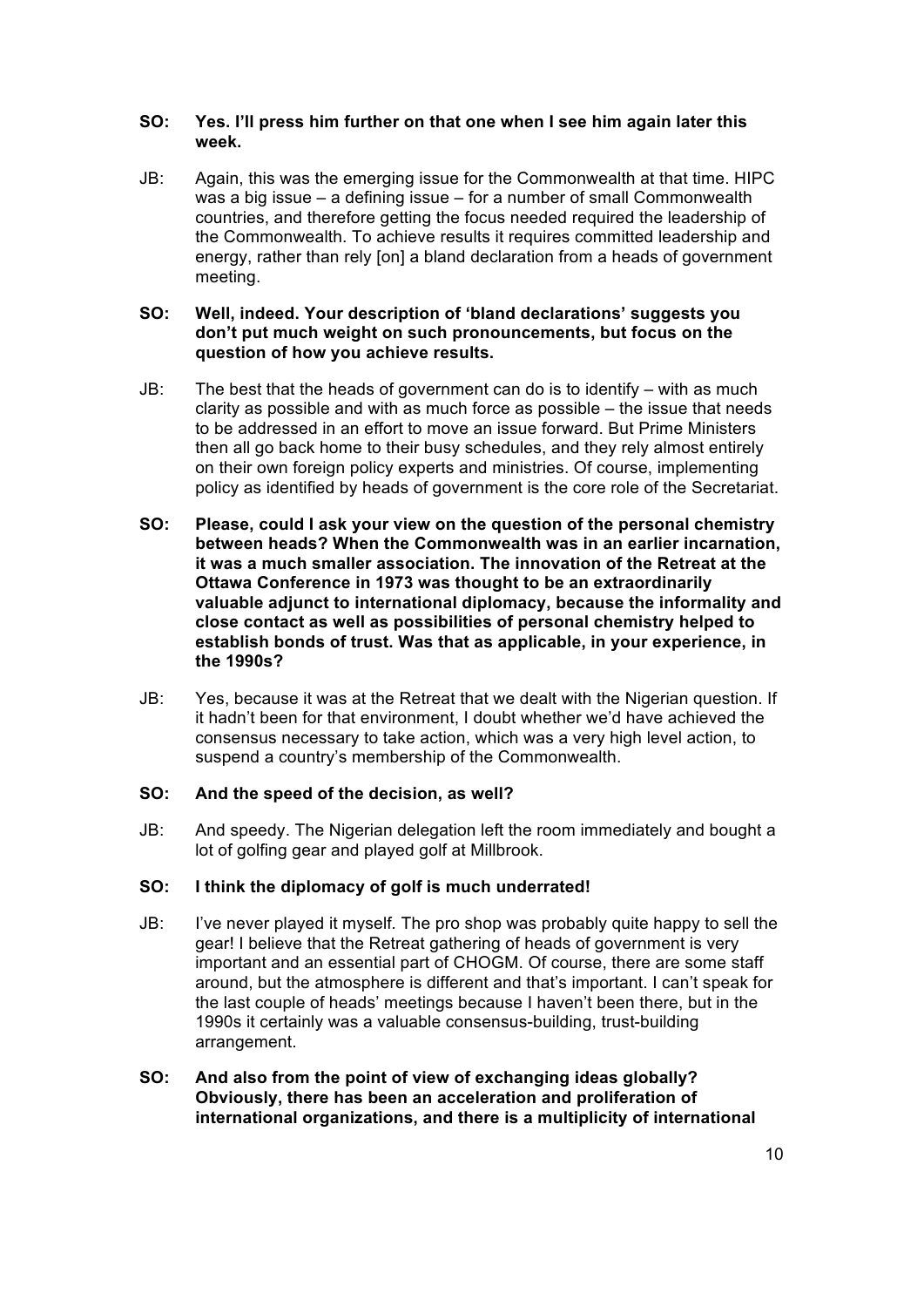# **meetings now. In fact, heads seem just to bounce from international meeting to international meeting.**

JB: The number of meetings creates its own problem. Inevitably, the next heads of government meeting will – as they did last time and probably the time before – spend an enormous amount of energy and time on global financial matters. I saw the IMF today saying that if we, the world, are not careful, the recession – 'sub-par growth', they call it now, you've got to get your terminology right – is going to continue.

# **SO: Yes, I was reading Christine Lagarde's speech at the School of Advanced International Studies on Wednesday [2 April 2014]) and her description of the risks of a 'low growth trap'.**

JB: 'Sub-par growth' will continue for years. So, it's inevitable that'll be center stage when the heads meet.

### **SO: Is the Commonwealth the appropriate forum to discuss this, or is it just a useful sounding board?**

- JB: Although the Commonwealth is clearly not in a decision-making position, the benefit of such discussions will be to compare notes and improve your understanding of what's happening in other countries. The fact that they are all in the Commonwealth is not as material as that they're all talking about an issue so as to better understand it.
- **SO: Please, Sir, if I could ask you a slightly loaded question… What is your particular view of the attributes and the value of Secretary General Chief Emeka – who was an international servant – compared to the subsequent Secretary General from New Zealand, who was much more of a politician, in enhancing the role and influence of the Commonwealth through that office?**
- JB: It's very hard to judge, to be perfectly honest, because I wasn't a Commonwealth leader when Don McKinnon was the Secretary General. I have heard nothing but positives about his capacity to reach out to people, and he is renowned for his skills to reach people and to persuade them. For example, some of that came through when we were both at Nelson Mandela's funeral. I noticed as I was talking to President Hamid Karzai of Afghanistan, Don McKinnon was talking to his African colleagues and the interaction, you could see, was very positive. Chief Anyaoku was a more reserved person. His background was more reserved than that of a senior politician who, for many years, had been his country's Foreign Minister. To be perfectly honest, I don't think we can generalize. They will all be different – that's inevitable. The question could be asked as to whether there are benefits in having someone with a political background as Secretary General, since they're dealing with politicians. The answer, all things being equal, is probably yes, if you get the right person. But the wrong politician, of course, would be the worst choice.

# **SO: Indeed. So, please, can I just ask your particular view of the role of the contribution of the Queen as Head of the Commonwealth?**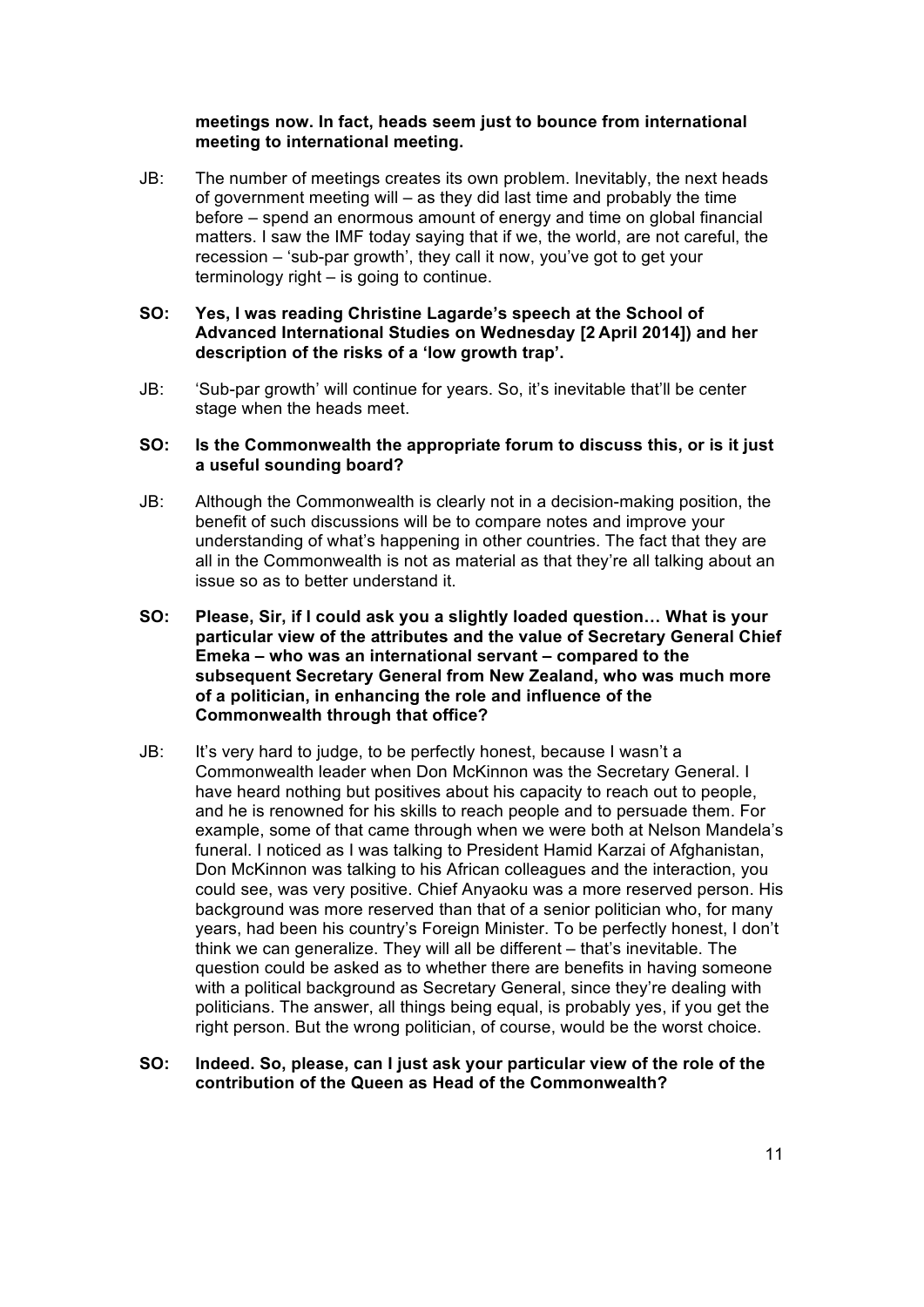JB: The Queen's role as Head of the Commonwealth is, of course, complex. She is the Head of State of a small number of the Commonwealth countries and she is the titular head of the Commonwealth. In the latter role, she is a highly respected person, but consistent with her role as the Monarch of a number of countries she doesn't interfere in the discussions or decision-making. At the Commonwealth Heads of Government Meetings, she seeks to meet all the heads of government in attendance and she engages with them on all manner of issues. Because she's got such wonderful, long-lived genes, she's been around for a long time and knows many of the leaders and most of their counties as well.

# **SO: She may live as long as her mother.**

JB: Well, I think there's every probability that, with modern medicine, [she will live] a little longer. My mother and the Queen Mother were of the same age, but my mother lasted another couple of years, so I'm going to stay around and annoy people for a long time! At least that is what I threaten them.

All that said, the Queen's role is substantially a symbolic one, reaching back to the era of the British Empire, with no mandated power at all but a persuasive off-the-stage capacity if she chooses to use it. I imagine that's been used more than once, but you and I won't hear about it. She is quite remarkable, and I say that as New Zealand's leading Republican. She's quite a remarkable woman, and it's not conceivable to me that she is therefore not contributing. She will be contributing, but it will be in her own way. She doesn't deliver a speech that says the leaders should do this or that on, say, climate change. That's not her role.

# **SO: Yes. As for the Commonwealth going forward, how do you account for its survival? To what extent do you predict its continued existence and longevity?**

JB: That's a very interesting question: survival. The fact that non-traditional Commonwealth [countries], or countries with little Commonwealth links, want to join is interesting. So, there is something within the organisation that attracts countries like Rwanda and Mozambique, but doesn't attract others that could seek to join because of historic connections. Technically, Ireland would clearly qualify as the British were there for a long time. The Americans could apply, as could Israel on similar grounds.

# **SO: Indeed, and so could an independent Palestine.**

- JB: Yes, and that's what I mean when I observe that other countries, in theory, could apply to join. Israel and an independent Palestine, if that emerges, could apply to join. So, we have some countries who could come in and don't, and some countries that have historically had little by way of British connections who have joined. I tease people occasionally that if the historic British connection is weakened, then the Commonwealth could become just a mini-United Nations.
- **SO: I understand Yasser Arafat made mention – probably half-jocularly – that he might join the Commonwealth.**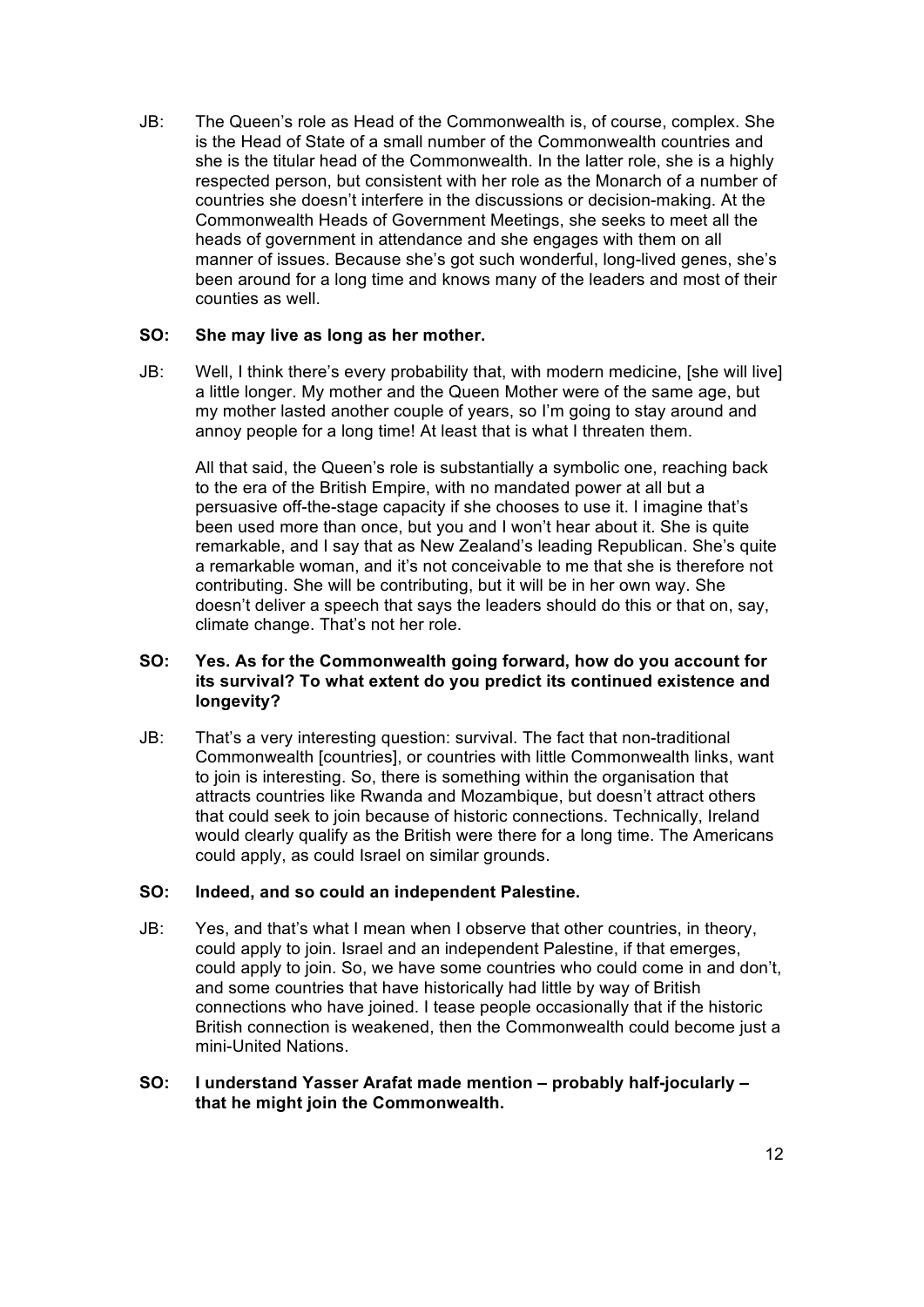JB: I hadn't ever heard of that, but I did say at some meeting at the Commonwealth behind closed doors, "Why don't we invite all these countries in?" Get the US in, for that would be good in terms of profile. The Irish might want to re-litigate the past and that could cause a bit of fight. I think if we brought in both the Israelis and the Palestinians they might actually talk to each other. It changed some of the focus of the discussion when, in a light hearted manner, I suggested some of this.

# **SO: I was going to ask, was this 'light blue touch paper and stand back'?**

JB: That's right! Sometimes it helps to take people out of their comfort zone. I don't know if there are any other countries lining up to join. So, your question was, "What underpins its longevity?" It has lasted a long time, and it can only be because governments, through many changes of Heads – there's been Prime Minister after Prime Minister in all the countries – have clearly seen value in joining together once every second year and discussing world issues. That's what really is the core of the business, and their attendance means that they see the Commonwealth as a valuable forum in which to conduct such discussions.

You could ask why they can't have these discussions at the UN or some other international gathering. Frankly, I don't have a good answer to that question, other than there is more engagement by leaders at Commonwealth meetings than at the UN. And sometimes it's hard to stop an organisation that's started and is functioning and meets a need.

# **SO: Indeed. It exists, so heads use it. Did you ever have a sense that the Commonwealth's success was precisely because it did operate relatively 'below the radar', and that its invisibility was one of its unseen strengths?**

- JB: If that means that it doesn't attract the critics to the same extent, because its head is not above the parapet – like, say the UN – and hopefully it is doing worthwhile things, then I believe that is helpful. The CHOGM held in Sri Lanka was, I believe, the last time when critics saw something they thought was wrong and should be addressed. South Africa and apartheid was the other big issue where critics rose up in great numbers and asked the question, "What is the Commonwealth doing to bring an end to the evils of apartheid?" At this point, critics seem to believe that the Commonwealth has the capacity to change a member country's policy that the critics find objectionable. The Commonwealth doesn't have that authority, but it can and does put issues into the public arena in a manner that helps bring change about. So, there is an expectation that something can happen. The leaders can support that expectation but they can't impose a different solution.
- **SO: So, from the Harare Declaration, followed by the Millbrook Declaration and the Latimer House Principles, the Commonwealth has evolved and is evolving very much more to a values-based association, with a Charter, measurements and sanctions, and declared commitments to human rights. In your view, does this become more problematic for countries that joined the Commonwealth before there were these yard sticks of good governance?**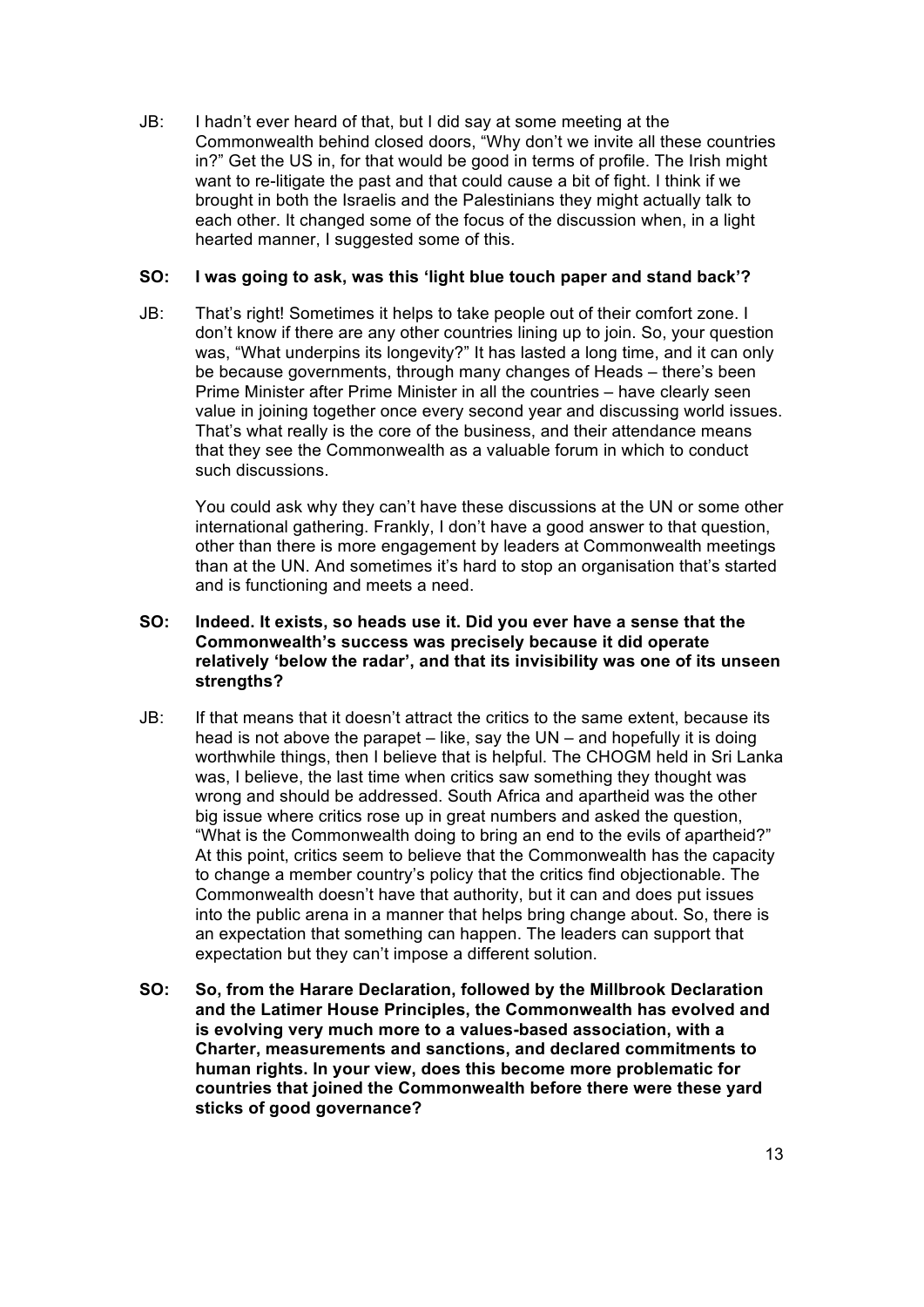JB: If what you're saying is that if the Commonwealth became more intrusive, then the willingness of countries to submit themselves to that intrusion would be challenged more frequently, I am sure that there would be more challenges. Some countries might be tempted to withdraw and say, in effect, "We don't accept that degree of intrusion." That is why the Millbrook decision, in terms of dealing with a very difficult issue, was pivotal in terms of the modern Commonwealth. At Millbrook, we were able to reach an agreement on something that was terribly sensitive to both the region and to the largest country in the region and it was successful.

### **SO: And, of course, the behavior of the Abacha regime was enormously problematic to the Nigerian Secretary General.**

JB: Yes, and to be fair to him, he managed the issue really well.

# **SO: Indeed, and by the end of his second term of office, Nigeria had – through the fortuitous death of General Abacha – been welcomed back into the councils of the Commonwealth.**

JB: Yes. We've had South Africa and Nigeria both out of the Commonwealth and back in again. The details of the reasons were different, but essentially the issues concerned basic human rights.

### **SO: Well, maybe Fiji will be following that trajectory.**

JB: You're right. Fiji has been in the news again. You will have seen over the last 48 hours or so that New Zealand and Australia have removed many of the sanctions against Fiji in the expectation that they were moving in the right direction and were committed to restoring democracy. I find no fault with that. If the path forward continues, as clearly governments in both countries believe it will, then that's all good news.

### **SO: But Zimbabwe poses a rather greater challenge?**

JB; Zimbabwe poses a huge challenge. Ironically, I was watching BBC before I came to do the interview and who appears on the screen looking very fit and well but President Mugabe.

### **SO: Well, indeed. Perhaps he may live as long as the Queen Mother!**

JB: Without question, [it's] possible. Looking out further, I believe [that] as we move into more socially sensitive areas, the challenge to find consensus will be more demanding. There's a growing concern across most countries – and certainly among the NGO community – that the growing disparity between the 'haves' and the 'have-nots', to use that old term, must be addressed. This issue will be a real test for the Commonwealth, given that the different political structures in member countries will mean achieving a consensus on what policy mix to promote or endorse; [this] will test both skills and patience. That said, the issue can't be ignored, and of course it is a worldwide issue – not just a Commonwealth issue. It is emerging as one of the big issues in the world. Nobody really believes that the present trajectory, where the number who control most of the world's wealth gets smaller every week, is sustainable long-term. In my view, this issue is going to be one of the great